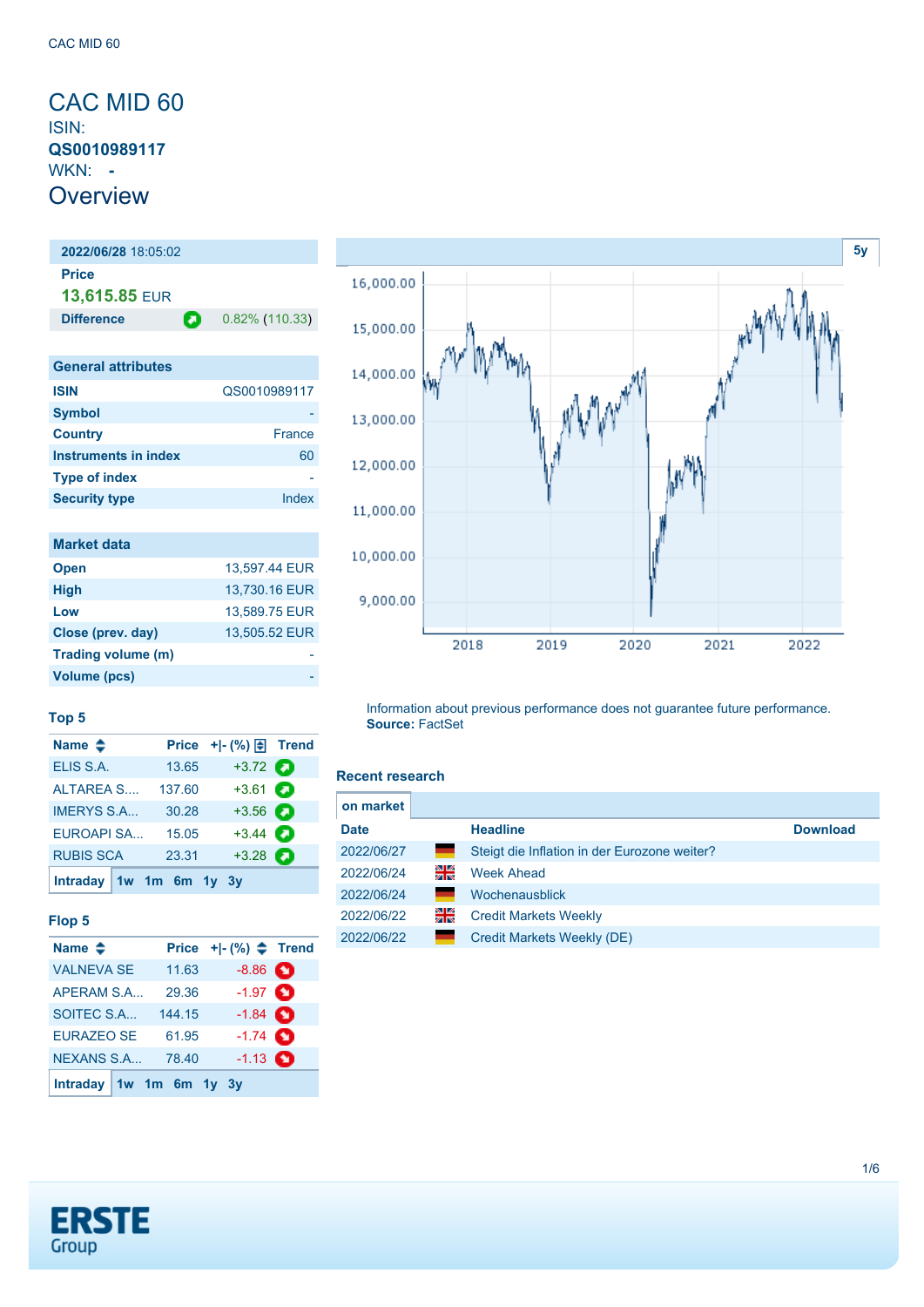| <b>Futures and Options</b> |  |
|----------------------------|--|
| <b>Related Futures</b>     |  |
| <b>Related Options</b>     |  |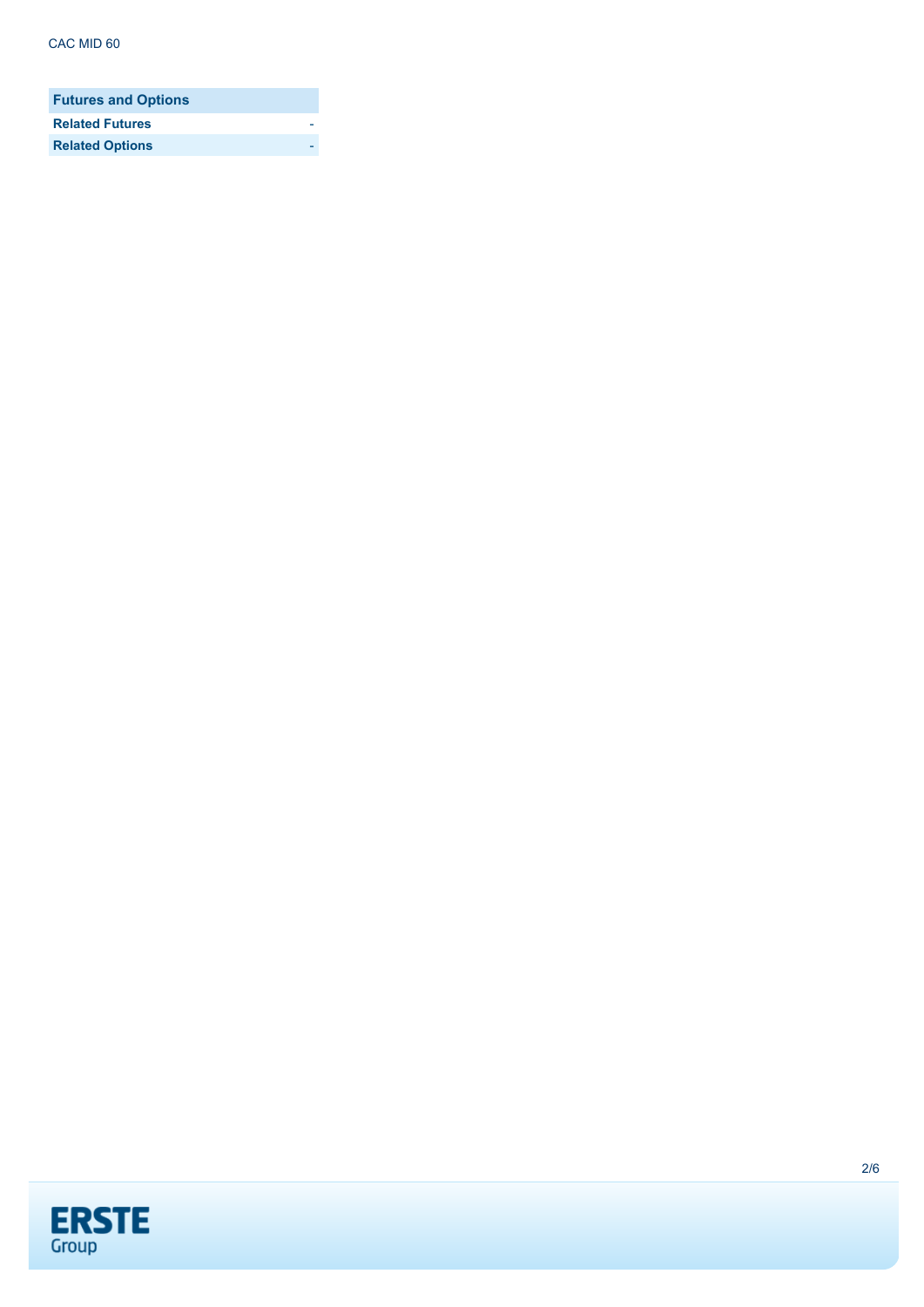## **Details**

**2022/06/28** 18:05:02 **Price**

**13,615.85** EUR

**Difference 0.82% (110.33)** 

| <b>General attributes</b> |               |
|---------------------------|---------------|
| <b>ISIN</b>               | QS0010989117  |
| <b>Symbol</b>             |               |
| <b>Country</b>            | <b>France</b> |
| <b>Security type</b>      | Index         |
| Instruments in index      |               |

| <b>Market data</b> |               |
|--------------------|---------------|
| <b>Open</b>        | 13.597.44 EUR |
| <b>High</b>        | 13,730.16 EUR |
| Low                | 13,589.75 EUR |
| Close (prev. day)  | 13,505.52 EUR |
| Trading volume (m) |               |
| Volume (pcs)       |               |



## **Performance and Risk**

|                                                      | 6 <sub>m</sub> | 1v       | 3v       |
|------------------------------------------------------|----------------|----------|----------|
| Perf $(\%)$                                          | $-12.02\%$     | $-9.70%$ | $+2.18%$ |
| <b>Perf (abs.)</b> $-1,859.56$ $-1,462.05$ $+290.46$ |                |          |          |
| <b>Beta</b>                                          |                |          |          |
| <b>Volatility</b>                                    | 23.09          | 18.71    | 21.56    |

Information about previous performance does not guarantee future performance. **Source:** FactSet

| <b>Price data</b>                           |                            |
|---------------------------------------------|----------------------------|
| Ø price 5 days   Ø volume 5 days (pcs.)     | 13,441.43 EUR (0)          |
| Ø price 30 days   Ø volume 30 days (pcs.)   | 14,190.79 EUR (0)          |
| Ø price 100 days   Ø volume 100 days (pcs.) | 14,626.11 EUR (0)          |
| Ø price 250 days   Ø volume 250 days (pcs.) | 15,037.33 EUR (0)          |
| <b>YTD High   date</b>                      | 15,929.72 EUR (2022/01/13) |
| <b>YTD Low   date</b>                       | 12,840.68 EUR (2022/03/07) |
| 52 Weeks High   date                        | 15,969.79 EUR (2021/11/08) |
| 52 Weeks Low   date                         | 12,840.68 EUR (2022/03/07) |

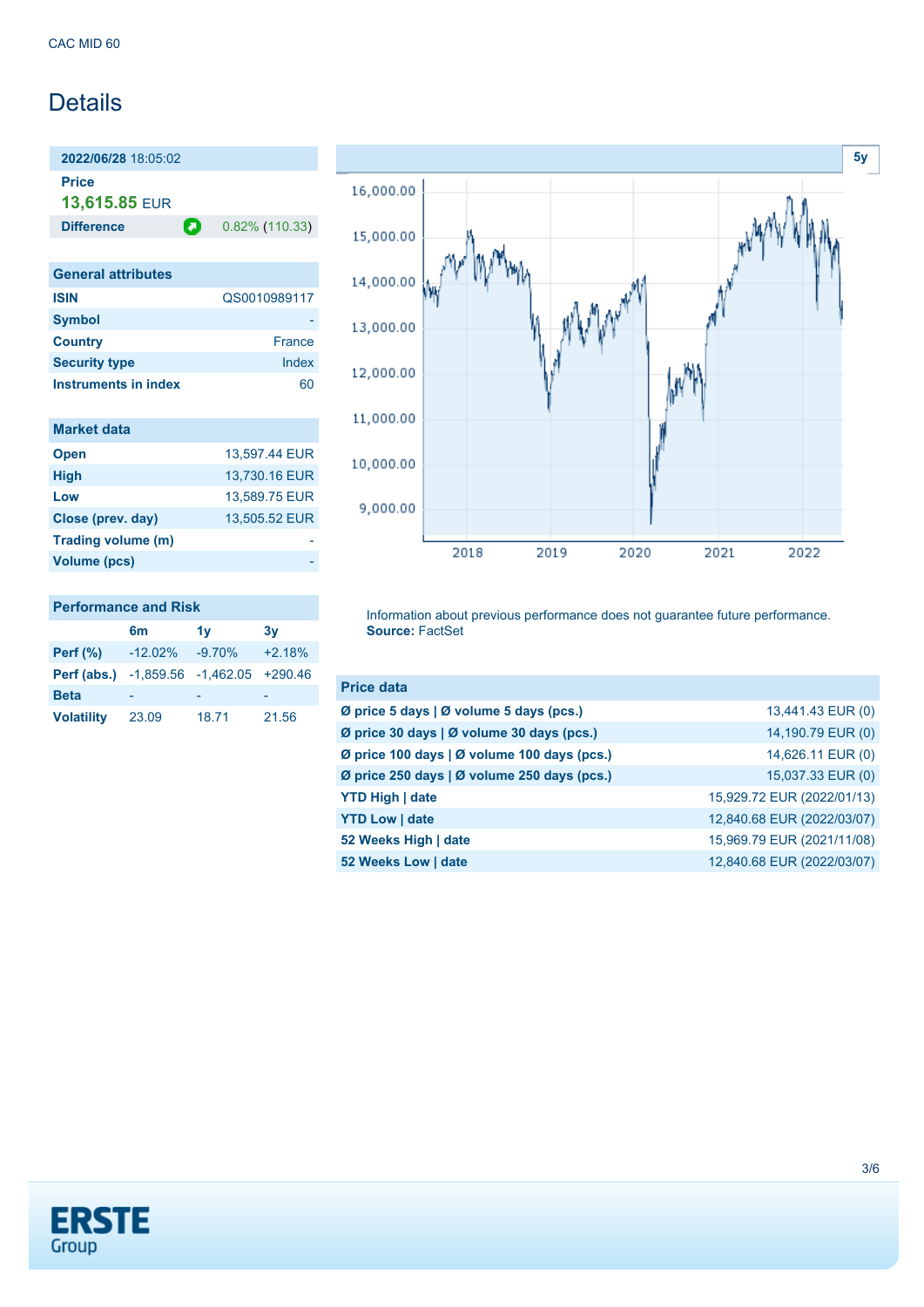# Composition

| Name $\triangle$<br><b>ISIN</b>                  | <b>Price</b> | Diff % $\triangleq$<br>$Diff +/-$ | Performance $\triangle$ | <b>Date</b><br><b>Time</b> | Turnover Pc. ♦<br>Turnover Money ♦ |
|--------------------------------------------------|--------------|-----------------------------------|-------------------------|----------------------------|------------------------------------|
| <b>AIR FRANCE-KLM SA</b><br>FR0000031122         | 1.215        | 1.89%<br>0.02                     | ▘                       | 22/06/28<br>17:38:57       | 14,465,446<br>17,656,486.00        |
| <b>ALBIOMA</b><br>FR0000060402                   | 49.78        | 0.08%<br>0.04                     |                         | 22/06/28<br>17:35:23       | 110,363<br>5,493,319.00            |
| <b>ALD EUR1.5</b><br>FR0013258662                | 11.94        | 1.02%<br>0.12                     | I                       | 22/06/28<br>17:35:23       | 98,156<br>1,178,891.00             |
| ALTAREA S.C.A.<br>FR0000033219                   | 137.60       | 3.61%<br>4.80                     |                         | 22/06/28<br>17:35:26       | 8,710<br>1,199,210.00              |
| <b>ALTEN S.A.</b><br>FR0000071946                | 108.50       | 1.88%<br>2.00                     | ▀                       | 22/06/28<br>17:35:02       | 48,826<br>4,751,146.00             |
| <b>AMUNDI S.A.</b><br>FR0004125920               | 53.75        | 1.70%<br>0.90                     | ⋾                       | 22/06/28<br>17:35:02       | 276,946<br>14,948,032.00           |
| APERAM S.A.<br>LU0569974404                      | 29.36        | $-1.97%$<br>$-0.59$               |                         | 22/06/28<br>17:35:07       | 258,416<br>7,697,408.00            |
| AÉROPORTS DE PARIS S.A.<br>FR0010340141          | 128.30       | 1.02%<br>1.30                     | ١                       | 22/06/28<br>17:38:51       | 59.882<br>7,719,945.00             |
| <b>BOLLORÉ S.A.</b><br>FR0000039299              | 4.864        | $-0.90%$<br>$-0.04$               |                         | 22/06/28<br>17:36:04       | 1,145,889<br>5,605,314.00          |
| <b>CARMILA SA</b><br>FR0010828137                | 14.82        | 1.51%<br>0.22                     | ▋                       | 22/06/28<br>17:35:00       | 113,468<br>1,668,820.00            |
| CASINO GUICHARD-PERRACHON<br>FR0000125585        | 13.12        | 0.23%<br>0.03                     |                         | 22/06/28<br>17:35:09       | 371,239<br>4,863,871.00            |
| CGG S.A.<br>FR0013181864                         | 0.89         | 2.91%<br>0.03                     |                         | 22/06/28<br>17:35:24       | 11,335,627<br>10,114,282.00        |
| COFACE S.A.<br>FR0010667147                      | 10.40        | 1.96%<br>0.20                     | ▀                       | 22/06/28<br>17:35:08       | 223,354<br>2,332,011.00            |
| <b>COMPAGNIE PLASTIC OMNIUM </b><br>FR0000124570 | 17.19        | 2.81%<br>0.47                     |                         | 22/06/28<br>17:37:28       | 98,818<br>1,697,175.00             |
| <b>COVIVIO SA</b><br>FR0000064578                | 57.80        | 2.21%<br>1.25                     | ▘                       | 22/06/28<br>17:36:16       | 123,782<br>7,147,415.00            |
| DASSAULT AVIATION S.A.<br>FR0014004L86           | 151.30       | 2.79%<br>4.10                     |                         | 22/06/28<br>17:35:05       | 45,054<br>6,817,251.00             |
| <b>DERICHEBOURG SA</b><br>FR0000053381           | 5.905        | $-0.92%$<br>$-0.06$               |                         | 22/06/28<br>17:35:08       | 224.779<br>1,336,929.00            |
| <b>ELIOR GROUP SA</b><br>FR0011950732            | 2.374        | 3.22%<br>0.07                     |                         | 22/06/28<br>17:35:07       | 948,696<br>2,260,632.00            |
| ELIS S.A.<br>FR0012435121                        | 13.65        | 3.72%<br>0.49                     |                         | 22/06/28<br>17:35:06       | 522,149<br>7,116,962.00            |
| <b>ERAMET S.A.</b><br>FR0000131757               | 101.60       | $-0.10%$<br>$-0.10$               |                         | 22/06/28<br>17:35:18       | 49,783<br>5,126,038.00             |
| <b>EURAZEO SE</b><br>FR0000121121                | 61.95        | $-1.74%$<br>$-1.10$               |                         | 22/06/28<br>17:35:09       | 93,801<br>5,850,657.00             |
| <b>EUROAPI SAS</b><br>FR0014008VX5               | 15.05        | 3.44%<br>0.50                     |                         | 22/06/28<br>17:35:37       | 711,351<br>10,659,339.00           |
| <b>EUTELSAT COMMUNICATIONS</b><br>FR0010221234   | 11.31        | 1.98%<br>0.22                     | ▀                       | 22/06/28<br>17:35:07       | 387,813<br>4,378,807.00            |
| <b>FNAC DARTY SA</b><br>FR0011476928             | 42.04        | $-0.33%$<br>$-0.14$               |                         | 22/06/28<br>17:35:04       | 36,396<br>1,533,030.00             |
| <b>GAZTRANSPORT ET TECHNIGAZ</b><br>FR0011726835 | 120.60       | 0.25%<br>0.30                     |                         | 22/06/28<br>17:35:17       | 96,991<br>11,729,764.00            |

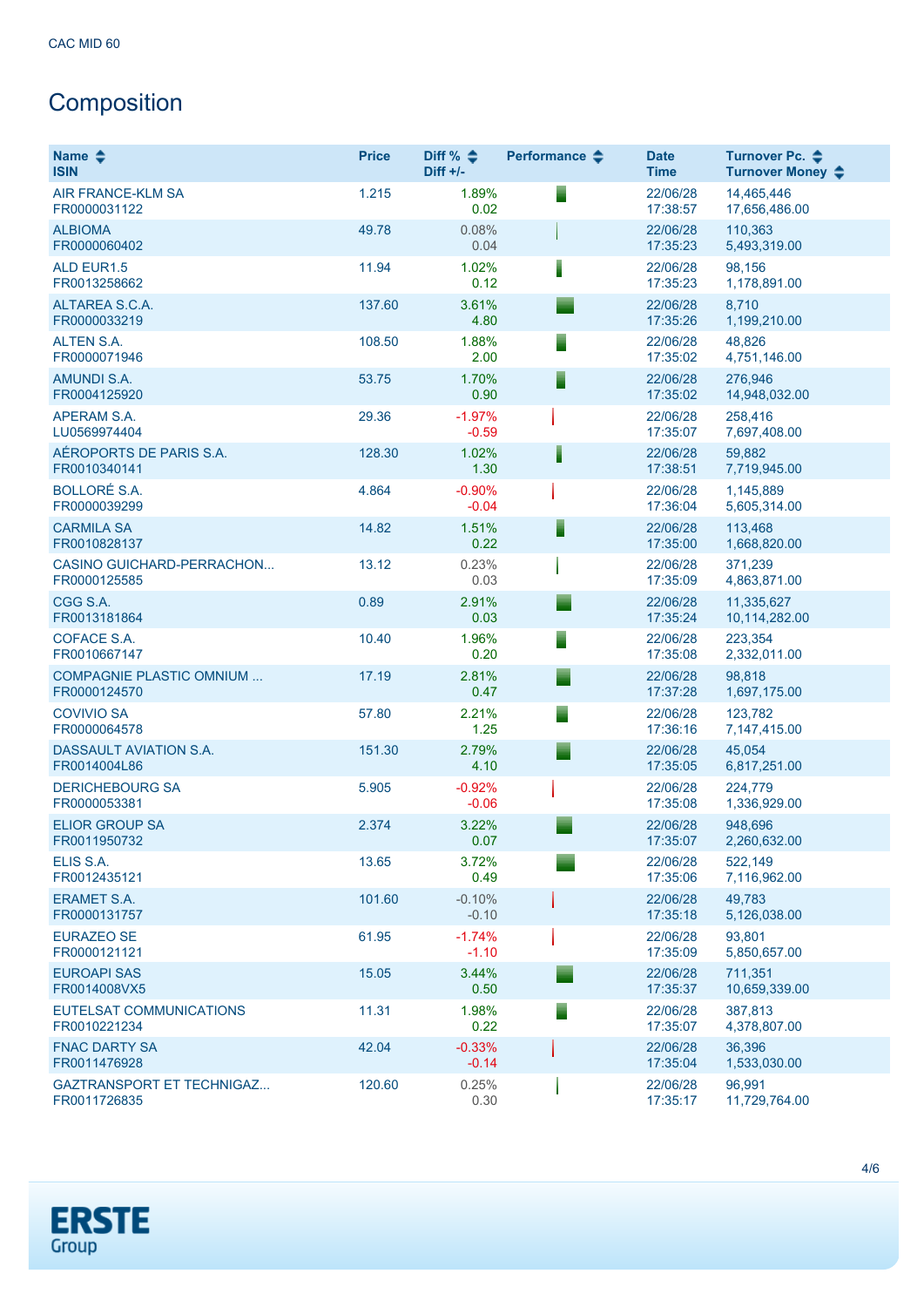| <b>ICADE SA</b><br>FR0000035081                | 50.25  | 2.30%<br>1.13       | Е | 22/06/28<br>17:36:32 | 83,188<br>4,193,426.00  |
|------------------------------------------------|--------|---------------------|---|----------------------|-------------------------|
| <b>IMERYS S.A.</b><br>FR0000120859             | 30.28  | 3.56%<br>1.04       |   | 22/06/28<br>17:35:06 | 158,755<br>4,815,470.00 |
| <b>INTERPARFUMS SA</b><br>FR0004024222         | 45.90  | 0.77%<br>0.35       |   | 22/06/28<br>17:35:11 | 20,821<br>960,233.00    |
| <b>IPSEN S.A.</b><br>FR0010259150              | 85.30  | $-0.29%$<br>$-0.25$ |   | 22/06/28<br>17:35:17 | 110,465<br>9,462,554.00 |
| <b>IPSOS S.A.</b><br>FR0000073298              | 46.40  | 1.75%<br>0.80       | Ē | 22/06/28<br>17:35:16 | 75,322<br>3,480,165.00  |
| <b>JCDECAUX SA</b><br>FR0000077919             | 16.77  | 0.72%<br>0.12       |   | 22/06/28<br>17:35:05 | 85,883<br>1,435,627.00  |
| <b>KORIAN SA</b><br>FR0010386334               | 14.71  | 0.68%<br>0.10       |   | 22/06/28<br>17:35:29 | 336,914<br>4,900,610.00 |
| LA FRANCAISE DES JEUX SA<br>FR0013451333       | 33.82  | 0.36%<br>0.12       |   | 22/06/28<br>17:39:33 | 155,622<br>5,276,521.00 |
| <b>MAISONS DU MONDE SA</b><br>FR0013153541     | 9.935  | $-0.95%$<br>$-0.10$ |   | 22/06/28<br>17:39:10 | 78,458<br>783,092.00    |
| <b>MCPHY ENERGY SAS</b><br>FR0011742329        | 13.89  | 1.02%<br>0.14       |   | 22/06/28<br>17:35:26 | 42,371<br>590,192.00    |
| <b>MERCIALYS SA</b><br>FR0010241638            | 8.495  | 1.13%<br>0.10       | ▌ | 22/06/28<br>17:35:26 | 250,324<br>2,130,659.00 |
| <b>METROPOLE TELEVISION M6</b><br>FR0000053225 | 14.55  | $-1.02%$<br>$-0.15$ |   | 22/06/28<br>17:39:20 | 77,416<br>1,126,243.00  |
| <b>NEOEN S.A.</b><br>FR0011675362              | 39.03  | 2.17%<br>0.83       | ≣ | 22/06/28<br>17:35:09 | 143,399<br>5,604,799.00 |
| <b>NEXANS S.A.</b><br>FR0000044448             | 78.40  | $-1.13%$<br>$-0.90$ |   | 22/06/28<br>17:35:22 | 75,313<br>5,930,233.00  |
| <b>NEXITY SA</b><br>FR0010112524               | 25.58  | 0.24%<br>0.06       |   | 22/06/28<br>17:35:19 | 57,103<br>1,467,994.00  |
| <b>ORPEA SA</b><br>FR0000184798                | 24.03  | 0.54%<br>0.13       |   | 22/06/28<br>17:35:27 | 286,601<br>6,848,735.00 |
| <b>OVH GROUPE SAS</b><br>FR0014005HJ9          | 19.135 | 0.29%<br>0.06       |   | 22/06/28<br>17:36:32 | 34,916<br>668,569.00    |
| <b>QUADIENT S.A.</b><br>FR0000120560           | 17.37  | 0.81%<br>0.14       |   | 22/06/28<br>17:35:08 | 47,266<br>823,791.00    |
| <b>RUBIS SCA</b><br>FR0013269123               | 23.31  | 3.28%<br>0.74       |   | 22/06/28<br>17:35:29 | 220,747<br>5,136,994.00 |
| RÉMY COINTREAU SA<br>FR0000130395              | 168.60 | 0.24%<br>0.40       |   | 22/06/28<br>17:35:19 | 74,664<br>12,617,316.00 |
| SEB S.A.<br>FR0000121709                       | 93.65  | 0.81%<br>0.75       |   | 22/06/28<br>17:35:05 | 68,533<br>6,416,560.00  |
| SES S.A.<br>LU0088087324                       | 8.61   | 1.27%<br>0.11       | ▋ | 22/06/28<br>17:35:26 | 843,634<br>7,250,872.00 |
| SOCIETE BIC S.A.<br>FR0000120966               | 52.50  | $-0.85%$<br>$-0.45$ |   | 22/06/28<br>17:35:29 | 36.097<br>1,902,575.00  |
| SOITEC S.A.<br>FR0013227113                    | 144.15 | $-1.84%$<br>$-2.70$ |   | 22/06/28<br>17:35:01 | 41,371<br>6,013,885.00  |
| <b>SOLUTIONS 30 SE</b><br>FR0013379484         | 3.851  | $-0.34%$<br>$-0.01$ |   | 22/06/28<br>17:35:21 | 466,914<br>1,822,897.00 |
| SOPRA STERIA GROUP S.A.<br>FR0000050809        | 148.30 | $-0.27%$<br>$-0.40$ |   | 22/06/28<br>17:35:23 | 18,891<br>2,817,597.00  |
| SPIE S.A.<br>FR0012757854                      | 21.48  | 1.42%<br>0.30       |   | 22/06/28<br>17:35:18 | 202,765<br>4,355,409.00 |
| <b>TECHNIP ENERGIES BV</b>                     | 12.68  | 3.01%               |   | 22/06/28             | 643,680                 |